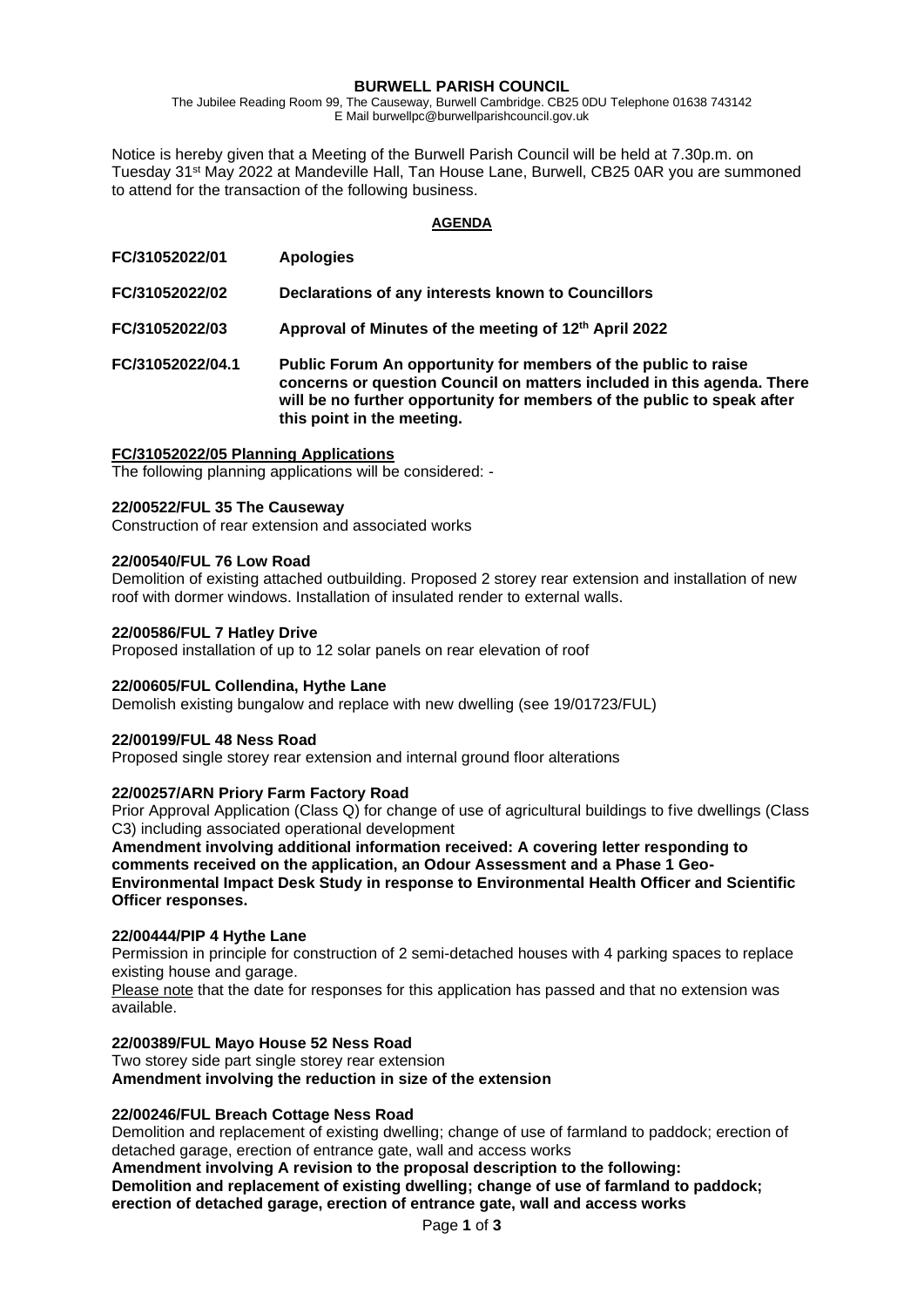**The scheme has been amended to reduce the number of dwellings proposed from two to one. The proposed entrance walls and gate have been amended and the proposal now includes the provision of a detached garage.**

# **22/00369/FUL 27 Carter Road**

Construction of 1no.three-bedroom single storey detached dwelling **The amendment involves: Amended red line to include visibility splays and revised application form to include additional notices served.**

# **Letter from The Planning Inspectorate re Sunnica**

# **FC/31052022/06 Planning decisions from District Council**

## **21/01777/OUT Dairy Cottage Ness Road - Refusal**

Construction of 1 dwelling and associated works

## **22/00328/FUL 34 Swaffham Road – Approval**

Proposed demolition of existing conservatory and erection of single storey rear extension, loft/roof alterations to form first floor accommodation and associated works.

# **21/01573/FUL Orchard Lodge 29B The Causeway – Approval**

Construction of 1 private detached dwelling and associated works

# **21/01508/RMM Land Adjacent to Melton Farm, Newmarket Road - Approval**

Reserved matters infrastructure application (Phase 2) for internal access, layout, scale, appearance and landscaping for the provision of an internal spine road, landscaping and associated drainage and related infrastructure pursuant to approved application 15/01175/OUM for redevelopment of land at Newmarket Road Burwell to provide up to 350 dwellings (including affordable housing provision) with associated open space, sports provision, access and infrastructure.

# **FC/31052022/07 Notifications from ECDC of approved work to trees**

## **22/00370/TRE 95 North Street**

T1 Conifer – Fell to ground level due to excessive shading of both properties and potential future damage to both properties

## **FC/31052022/08 Urgent Matters for Consideration**

| Payee                     | <b>Description</b>                    | Amount<br>inc Vat |
|---------------------------|---------------------------------------|-------------------|
| Mr<br>Groundsman          | End of Season<br>Pitch<br>Maintenance | £10,185.30        |
| Saunders<br><b>Boston</b> | <b>GMH</b><br>Refurbishment           | £2,300.40         |
|                           | <b>GMH</b><br>Refurbishment           | £5,400.00         |
|                           | <b>GMH</b><br>Refurbishment           | £5,400.00         |
| E Standeven               | Ret of Dep MH                         | £50.00            |
| <b>Burwell Print</b>      | Speed Campaign<br>Insert Clunch       | £688.20           |
| <b>ESPO</b>               | <b>GMH Chairs</b>                     | £8,040.00         |
|                           | <b>Cleaning Supplies</b>              | £32.22            |
|                           | <b>Cleaning Items</b><br>GMH          | £102.84           |
| <b>British Gas</b>        | <b>Public Toilet</b>                  | £11.41            |
| Landmark<br>Toilets       | Margaret Field                        | £100.00           |